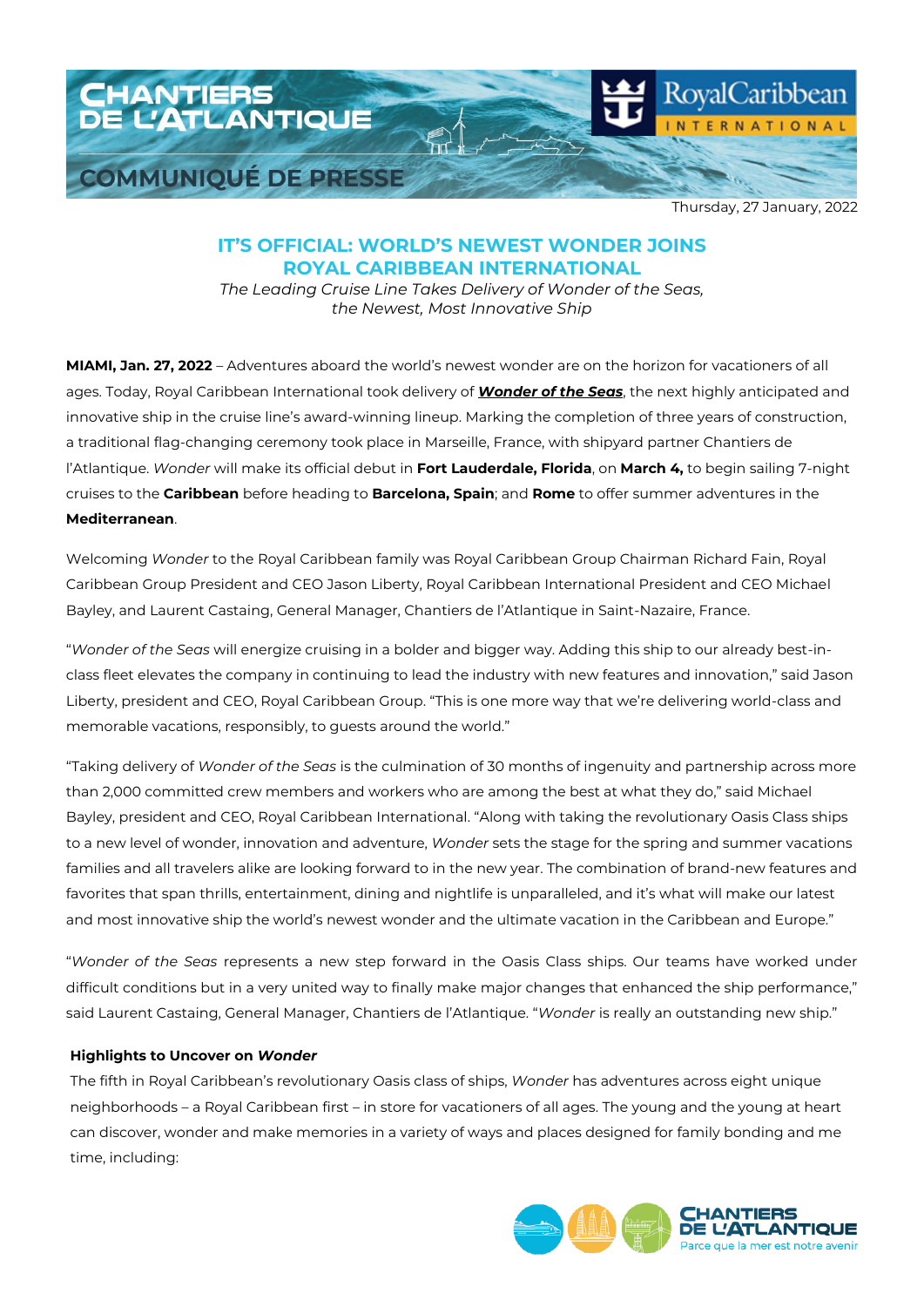# **CHANTIERS<br>DE L'ATLANTIQUE**

## **Communiqué de presse**

- **Suite Neighborhood** The new, eighth neighborhood offers Royal Suite Class guests an elevated Suite Sun Deck in a new location, complete with a plunge pool, bar and plenty of loungers and nooks to kick back; along with favorites such as Coastal Kitchen, the private restaurant, the Suite Lounge, and the largest **Ultimate Family Suite** yet to host a family of 10.
- **The Mason Jar Southern Restaurant & Bar** The new hotspot serves up southern staples and new twists on classics for brunch, dinner and in the late night, including savory johnnycakes, southern fried chicken, crab beignets, and shrimp and grits. Completing the experience is live country music, farmhouse-style decor, a collection of American whiskeys and spiked shakes.
- **Wonder Playscape**  The underwater-themed play area for kids is a whole new adventure with slides, climbing walls, games, an interactive mural activated by touch and imaginative puzzles.
- **The Vue Bar** The happiest of happy hours can be found at the new cantilevered bar that offers panoramic ocean views by day, and after sunset, it shines bright with a colorful mosaic canopy.
- **Caribbean Pool Deck** At the center of the Caribbean vibes is The Lime & Coconut, alongside the trio of highspeed waterslides, The Perfect Storm, kids aqua park Splashaway Bay, Casitas, in-pool loungers, live music and more.
- **El Loco Fresh** and **Cantina Fresca** The grab-and-go spot for Mexican delights, like made-to-order tacos, burritos and quesadillas, now debuts Cantina Fresca. The dedicated bar serves a selection of "aguas frescas," margaritas and other Mexican staples.

Other returning favorites on board *Wonder* include **Giovanni's Italian Kitchen & Wine Bar**, Royal Caribbean's latest twist on the Italian trattoria; the tallest slide at sea, **The Ultimate Abyss**; the newly designed, dedicated kids and teens spaces at **Adventure Ocean**, **Social100** and **The Patio**;

the **FlowRider** surf simulator, twin **rock-climbing walls**, the **Central Park** neighborhood lined by more than 20,000 real plants; and more.

## **Upcoming U.S. and Europe Cruises**

- **Sailing from Fort Lauderdale** *Wonder* will set sail to the Caribbean from Port Everglades in Fort Lauderdale between March and April 2022. The **7-night Eastern** and **Western Caribbean** itineraries include visits to the cruise line's private island destination, **[Perfect Day at CocoCay](https://www.royalcaribbean.com/cococay-cruises?ecid=pr_int_pblc_r_wb_3338)**, and **Nassau, The Bahamas; Roatan, Honduras;** and **San Juan, Puerto Rico.**
- **Sailing from Barcelona and Rome** Starting in May, the new Oasis Class ship charts course for summer vacations in the Mediterranean. The **7-night Western Mediterranean** cruises will visit marquee destinations like **Naples** and **Florence**, **Italy**; **Palma de Mallorca, Spain; and Provence, France.**